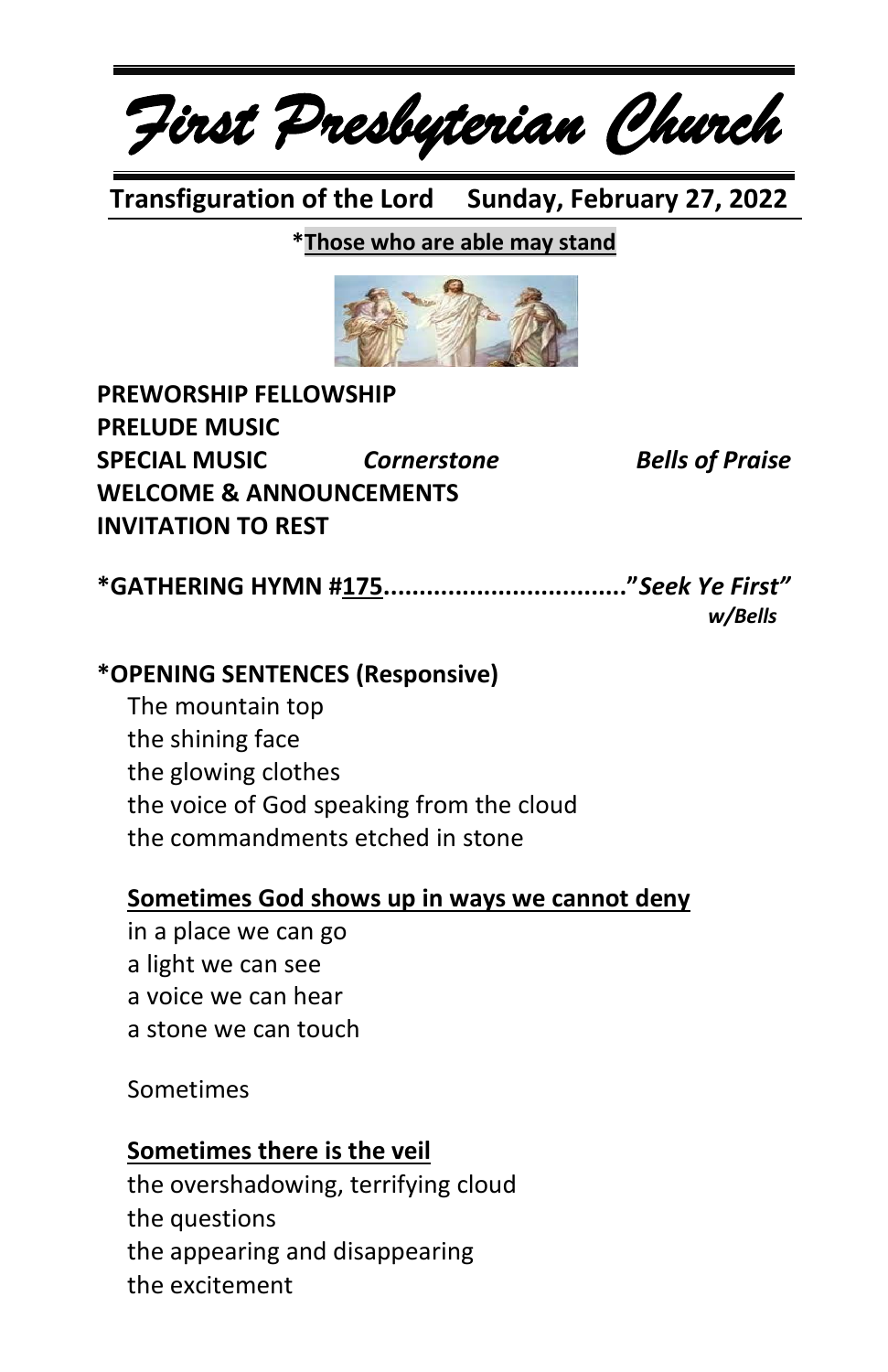the wondering the silence Sometimes God shows up in ways we cannot deny. Always God shows up somehow. So, we have shown up here, now **May God give us eyes to see.**

#### **KYRIE**

*(Please join us in the "Kyrie", an ancient song that mirrors the words people used to cry out to Jesus for healing in the scriptures. In Greek they mean, "Lord, have mercy". The church has sung these words for thousands of years as prayer and to prepare our hearts for confession.)*

*Kyrie Eleison (Lord have mercy) Kyrie Eleison Christe Eleison (Christ have mercy) Christe Eleison Kyrie Eleison (Lord have mercy) Kyrie Eleison*

### **CONFESSION OF NEED (Unison)**

**God of Grace, we confess our need for you. Your help, your strength, your wisdom, your guidance. Because: He came bathed in light, dazzling, radiant… And we keep accepting mediocrity in your name and calling it good enough.**

**He came appearing with Elijah and Moses… And we keep seeking a faith that is about us, even in the face of your expansive vision.**

### **He came while a voice was shouting, "this is my Beloved; listen!"**

**And we keep silencing the voice of the other struggling to praise your name.**

**He came and they come appearing in communion, shouting for all who have ears to hear… Lord, we need you to give us ears to hear.**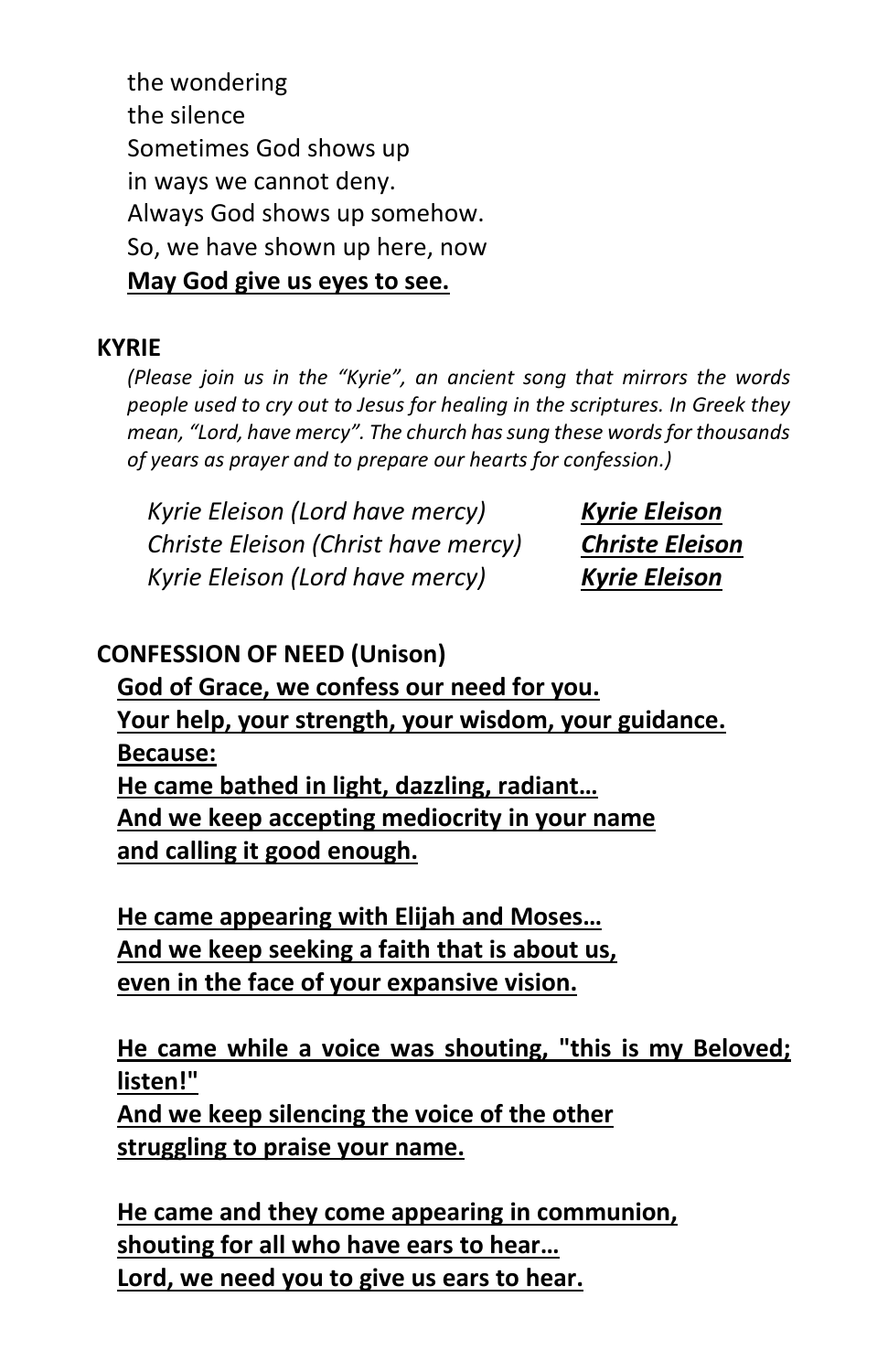**KYRIE**

*Kyrie Eleison (Lord have mercy) Kyrie Eleison Christe Eleison (Christ have mercy) Christe Eleison Kyrie Eleison (Lord have mercy) Kyrie Eleison*

### **SILENCE FOR CONFESSION AND RESTING IN GOD'S GRACE**

## **DECLARATION OF GRACE (Responsive)**

God hears the difficult truths we have named aloud and in the silence of our hearts.

Now let the wonderful gift of God's forgiveness flow through you.

May the abundance of God's mercy and grace set you free to serve God with love.

### **In Jesus Christ we are forgiven.**

**\*RESPONSE HYMN #452***............... "Open the Eyes of My Heart"*

# **\*SHARING THE PEACE OF CHRIST**

The Peace of Christ be with you! **And Also, with you!** Let us share a sign of God's peace with one another.



# **PRAYER FOR ILLUMINATION (Unison)**

**Holy Spirit, help us hear your voice beyond our inability to hear and understand your word beyond any speaker's ability to explain. Through your word, speak to our hearts even if our heads are not ready to listen. Amen.**

### **SCRIPTURE**

**FIRST READING .................................Exodus 34:29-35 (pg 89)**

**SECOND READING................. 2 Corinthians 3:12 - 4:2 (pg 190)** *Leader: The Word of the Lord.* **People: Thanks be to God!**

**GOSPEL READING................................. Luke 9:28 - 36 (pg 71)** *Leader: The Word of the Lord.* **People: Praise to You, O Christ**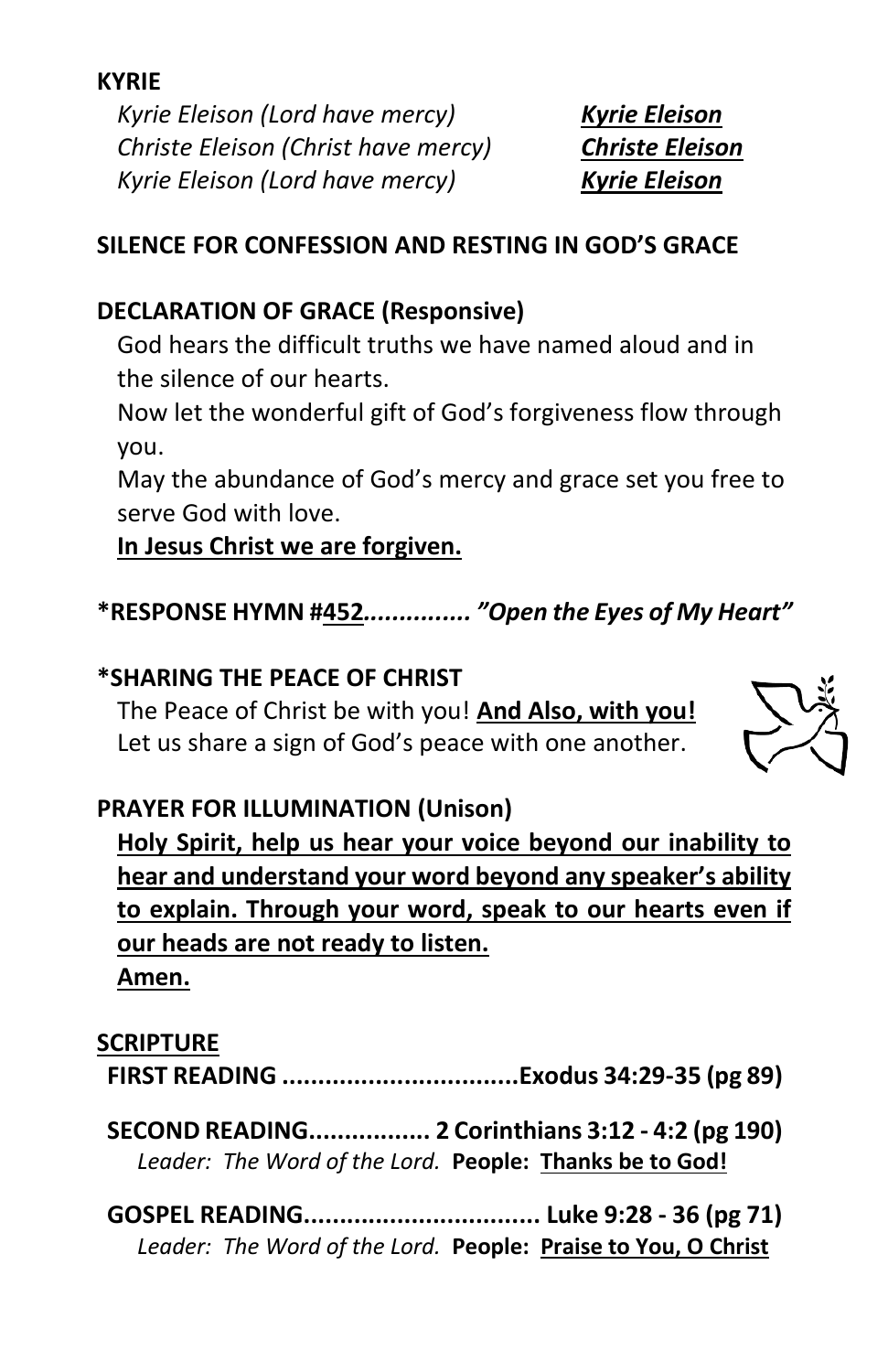#### **SILENCE FOR REFLECTION**

**\*HYMN OF THE DAY #630..........................***"Fairest Lord Jesus"*

**PRAYERS OF THE PEOPLE** Lord in your Mercy. **Hear our Prayer.**

**THE LORD'S PRAYER (forgive us our "sins")**

**\*BLESSING AND CHARGE (Responsive)**  Beloved children of God receive the gift of the Holy Spirit, the grace of Jesus Christ, and the blessing of the Lord forever. **Alleluia! Amen.**

**\*CLOSING HYMN #450.............................."***Be Thou My Vision"*

### **\*DISMISSAL (Responsive)**

Go in peace to love and serve the Lord. **Thanks be to God. Amen.**

*\_\_\_\_\_\_\_\_\_\_\_\_\_\_\_\_\_\_\_\_\_\_\_\_\_\_\_\_\_\_\_\_\_\_\_\_\_\_\_\_\_*

**\*POSTLUDE**



# *Please continue to be in prayer for:*

JoAnn Westburg Brent Blake Scott Brolsma Darleen Frishkorn Dan Wilson's Sister Duane & Betty Finkenbinder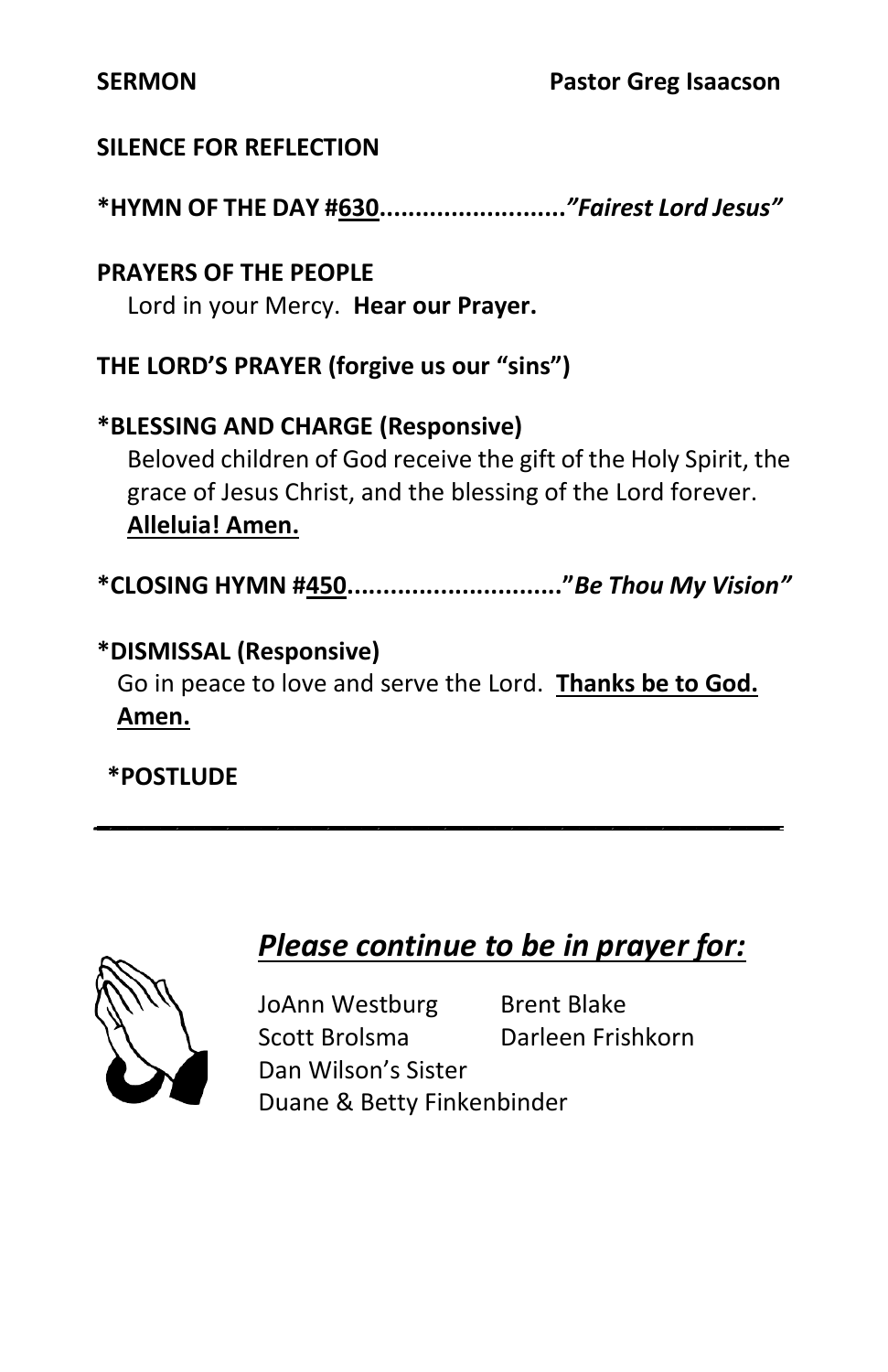*A Warm Welcome to our Guests and Visitors!*

*Our church has a wonderful array of ministries that seek to spread the gospel into the world. If you are interested in finding out more about the church community or are interested in becoming a member, please contact us at:*

# *Pastor – Rev. Michael Ozaki*

**Cell: 951.532.5105** *PastorOzaki@gmail.com*

**Office: 218-281-4853 e-mail: crxpres@midconetwork.com Check out our Website: crookstonfirstpres.org**

 $\mathcal{L} = \{ \mathcal{L} \mid \mathcal{L} \in \mathcal{L} \}$ 

### **Calendar for this week:**

**Sunday, February 27, 2022**

| 10:30 am | Worship                  |
|----------|--------------------------|
| 11:30 am | <b>Coffee Fellowship</b> |

| Preaching Rev. Greg Isaacson            |  |
|-----------------------------------------|--|
| Ushers & Greeters Craig & Connor Morgan |  |
|                                         |  |
|                                         |  |
|                                         |  |

#### **Wednesday, March 2**

| 5 pm | <b>Bell Rehearsal</b>        |
|------|------------------------------|
| 6 pm | <b>Ash Wednesday Service</b> |

**Thursday, March 3 1 pm Book Study**

#### **Next Sunday, March 6**

| $10:30$ am | <b>Worship w/Communion</b> |
|------------|----------------------------|
| 11:30 am   | <b>Coffee Fellowship</b>   |

| Communion Prep Jeri Melsa               |             |
|-----------------------------------------|-------------|
| Ushers & Greeters Mario & Jill Schisano |             |
|                                         |             |
|                                         |             |
|                                         | Marsha Odom |